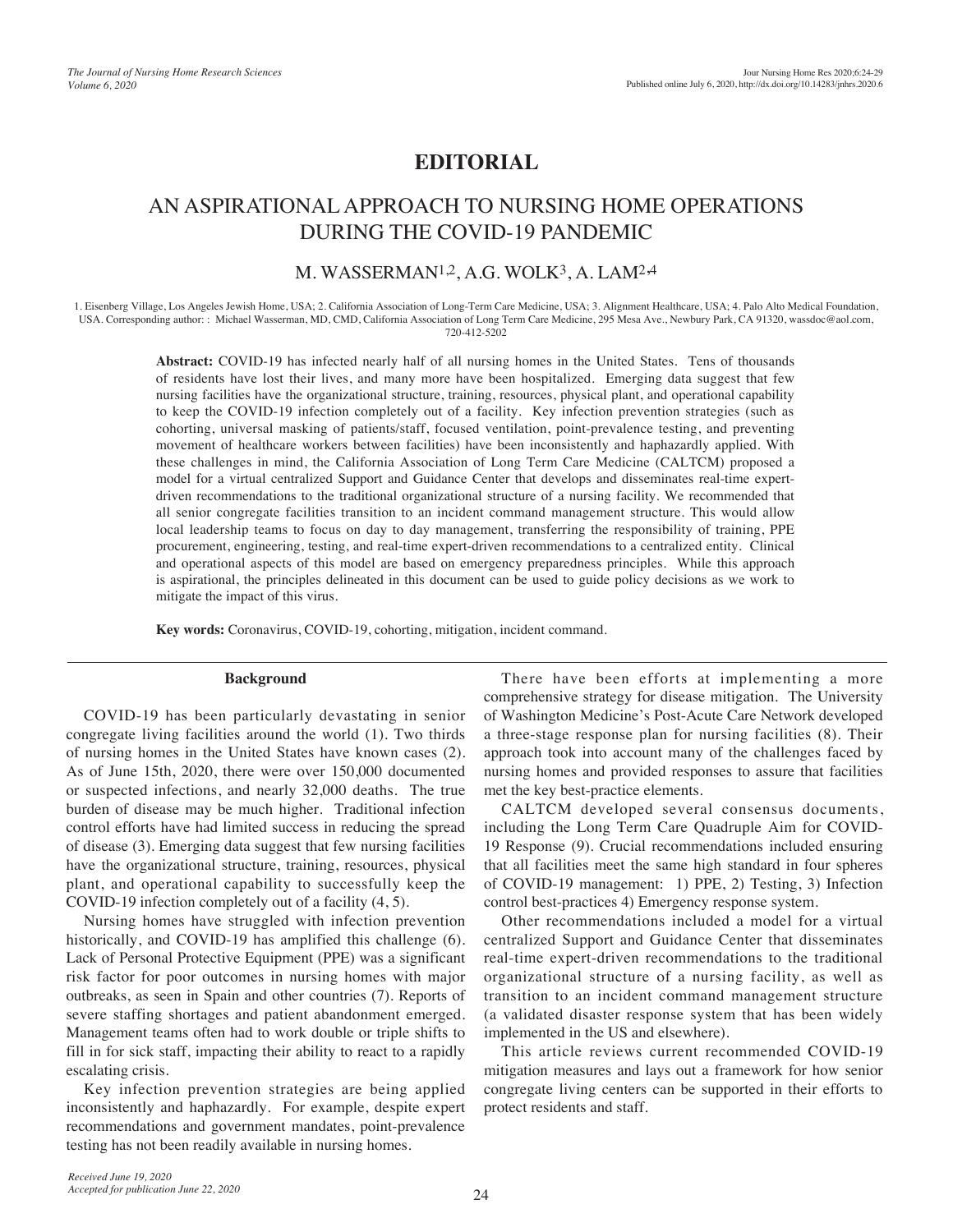## *THE JOURNAL OF NURSING HOME RESEARCH SCIENCES©*

|                                 | <b>Virtual Incident Command Teams</b> |                                | <b>Virtual Operations Command</b>                                                                                                                                                                                                                                                                                                                                                                                                                                                                                                                                                                                                                                                                                                                                                                                                                                                                                                                                         |
|---------------------------------|---------------------------------------|--------------------------------|---------------------------------------------------------------------------------------------------------------------------------------------------------------------------------------------------------------------------------------------------------------------------------------------------------------------------------------------------------------------------------------------------------------------------------------------------------------------------------------------------------------------------------------------------------------------------------------------------------------------------------------------------------------------------------------------------------------------------------------------------------------------------------------------------------------------------------------------------------------------------------------------------------------------------------------------------------------------------|
| <b>Virtual Planning Command</b> | <b>Virtual Logistics Command</b>      | <b>Virtual Finance Command</b> | • Virtual Management<br>Command<br>• Facility Management Team<br>• Additional Facilities<br>• Virtual Maintenance Command<br>• Facility Maintenance Team<br>• Additional Facilities<br>• Virtual Housekeeping<br>Command<br>• Facility Housekeeping Team<br>• Additional Facilities<br>• Virtual Dietary Command<br>• Facility Dietary Team<br>• Additional Facilities<br>• Virtual Supply Command<br>• Facility Supply Team<br>• Additional Facilities<br>• Virtual CNA Command<br>• Facility CNA Team<br>• Additional Facilities<br>• Virtual Nurse Command<br>• Facility Nurse Team<br>• Additional Facilities<br>• Virtual Pharmacy Command<br>• Facility Pharmacy Team<br>• Additional Facilities<br>• Virtual Rehab Command<br>• Facility Rehab Team<br>· Additional Facilities<br>• Virtual Social Services<br>Command<br>• Facility Social Services<br>• Additional Facilities<br>• Virtual Finance Command<br>• Facility Finance Team<br>• Additional Facilities |

#### **Figure 1** Virtual Support & Guidance Center

#### **Mitigation measures**

#### *Cohort COVID-19 patients*

Cohorting COVID-19 positive patients is important for those who require a skilled nursing level of care. Proper cohorting has several potential advantages, including reduced PPE usage, staff specialization, ability to implement standardized COVID-19 care protocols, and infection control. In the New England Journal of Medicine, Drs. McMichael, et al. conclude "proactive steps by …facilities to identify and exclude potentially infected staff and visitors…are needed to prevent the introduction of Covid-19" (10). Drs. Grabowski and Joynt also make the case supporting the concept of COVID-19 Positive Postacute Centers in their JAMA article, "Postacute Care Preparedness for COVID-19 (11). This same concept may

also be applicable to separate wings in a traditional nursing home.

Any effort to move existing residents to create a COVID-19 cohorted space or dedicated facility must involve careful planning in order to minimize the risks of uprooting frail seniors from their homes. First, transfer trauma is a welldocumented potentially life threatening phenomenon among nursing home residents (12). Second, the virus may be unwittingly introduced into the receiving facility (13). Third, there is no guarantee that the facility that they are moved to will be COVID-19 negative (14). Fourth, transitions such as these are known to introduce an increased risk of medical errors and potential harm (15, 16). To move residents from one facility to another without a clear plan and structure in place has proven to be problematic (17). Any effort must effectively integrate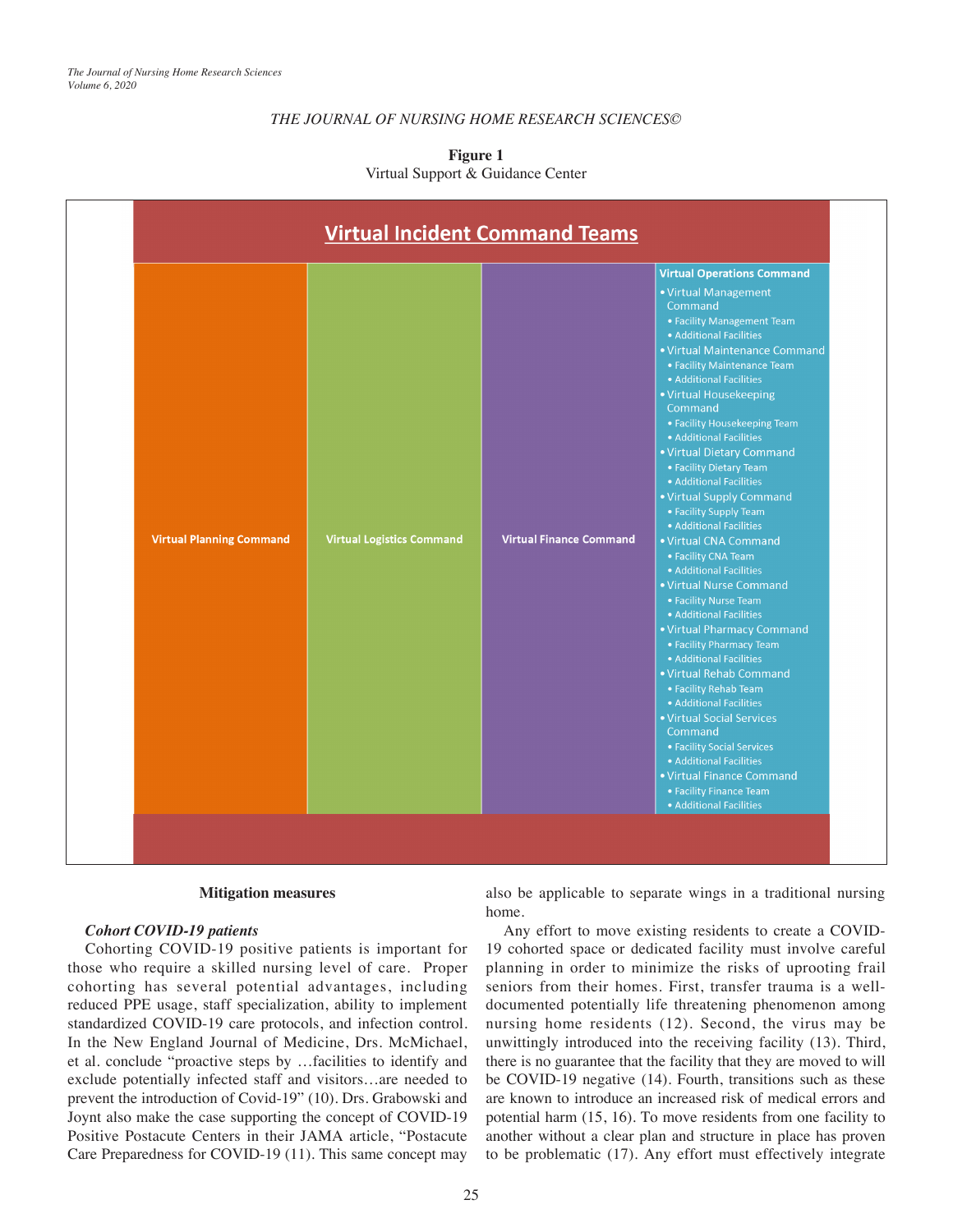## *AN ASPIRATIONAL APPROACH TO NURSING HOME OPERATIONS DURING THE COVID-19 PANDEMIC*

the knowledge and understanding of the nursing home industry (18).

## *Onsite full-time infection preventionist and medical director coverage*

Each facility needs a full-time infection preventionist (IP). This staff member would help train and audit staff, implement new infection control practices, monitor PPE supplies, and serve as a liaison to a regional infection prevention network. Prior to the COVID-19 Pandemic, the Centers for Medicare and Medicaid (CMS) had been considering reducing the requirements for infection preventionists (19). On March 20th, the Board of Directors of CALTCM recommended that a full-time IP be mandated in California. On May 11th, an "All Facilities Letter" from the California Department of Public Health recommended a full-time equivalent of an Infection Preventionist as part of a nursing facility's mitigation plan (20).

The presence of certified medical directors (CMDs) is an independent predictor of quality in nursing homes (21). As a pandemic requires the engagement of medical experts, nursing homes must fully engage their medical directors in providing safe, compassionate and up-to-date care and treatment to their residents. While it may not be realistic at this time to have a full-time certified medical director in every facility, certified medical director expertise could be leveraged using virtual platforms under the ICOS framework described below.

#### *Testing*

We recently convened an expert Delphi panel that strongly recommended regular proactive point-prevalence testing in nursing homes (22). COVID-19 positive seniors often present atypically and require a high index of suspicion for disease (23, 24). Younger staff may be asymptomatic (25). Without widespread testing, the virus can spread rapidly, with potentially devastating effects (26). Reports from congregate living facilities in Los Angeles and Washington State have validated the importance of proactive testing (27, 28).

In our framework, all residents and staff should promptly undergo baseline COVID-19 testing for active infection. Retesting of staff and any residents who leave the building for treatment or other appointments should be prioritized. The testing frequency still needs to be further defined, and will certainly be informed by emerging data and experience.

### *Universal masking*

Nearly 600 healthcare workers in the US have died from COVID-19 (29). Nosocomial transmission has been documented and is thought to be a major contributor to spread of COVID-19 in congregate living settings (30).

Masking is a crucial infection prevention strategy for COVID-19 (31). We recommend universal masking of all residents and staff in nursing homes, regardless of COVID-19 status. Residents can use cloth or surgical masks and wear them when interacting with caregivers, while staff should use

n95 respirators if available (32).

#### *Physical plant modifications*

Respiratory aerosols with COVID-19 viral particles can remain suspended in the air for several hours, and airborne transmission may to be a dominant mode of disease transmission (29). As per CDC recommendations, efforts should be made to increase outdoor air circulation within buildings. Break rooms and other common spaces for staff need to be reconfigured to encourage social distancing.

If creating COVID-19 only wings within larger facilities, separate egresses and entrances should be created, and staff (in addition to patients) should be cohorted away from COVID-19 negative units.

## **Virtual support and guidance incident command center framework**

In our experience, the amount of external logistical support given to nursing homes is often less dependent on the actual need and more dependent on the strength of the local public health department and health system leaders. Some facilities have received testing supplies, PPE, and staffing, while others have been left largely on their own. This has a created a haphazard and uneven response with predictably variable clinical outcomes.

The complex, resource intensive requirements of nursing home management during this pandemic lends itself well to an incident command system framework. Addressing this challenge is at the core of the ICOS model. ICOS stands for Infrastructure, Clinical, Operations and Staffing. It can be quickly operationalized at the regional level, leveraging virtual technologies to provide real time expert support and guidance to every nursing home simultaneously.

#### **Infrastructure**

During natural disasters, entities such as FEMA, the Army Corp of Engineers, Army Medical Corps and regulatory bodies coordinate the building, retrofitting, and supplying of temporary housing or health facilities for those who need it. While there is clearly a need to house COVID-19 positive older adults in cohorted settings, agencies that are ready and prepared to act on this do not have a full understanding of what is required to create successful, efficient, safe spaces that provide the intermediate level of assistance with basic activities of daily living that nursing homes provide. It is essential that these bodies effectively interact with skilled nursing facility clinical and operational experts to create a standard template and to effectively coordinate the repurposing and creation of COVID-19 positive facilities or wings.

Modeling algorithms are being created to determine the number of stand-alone facilities needed to meet the expected demand. In the meantime, it seems necessary to create and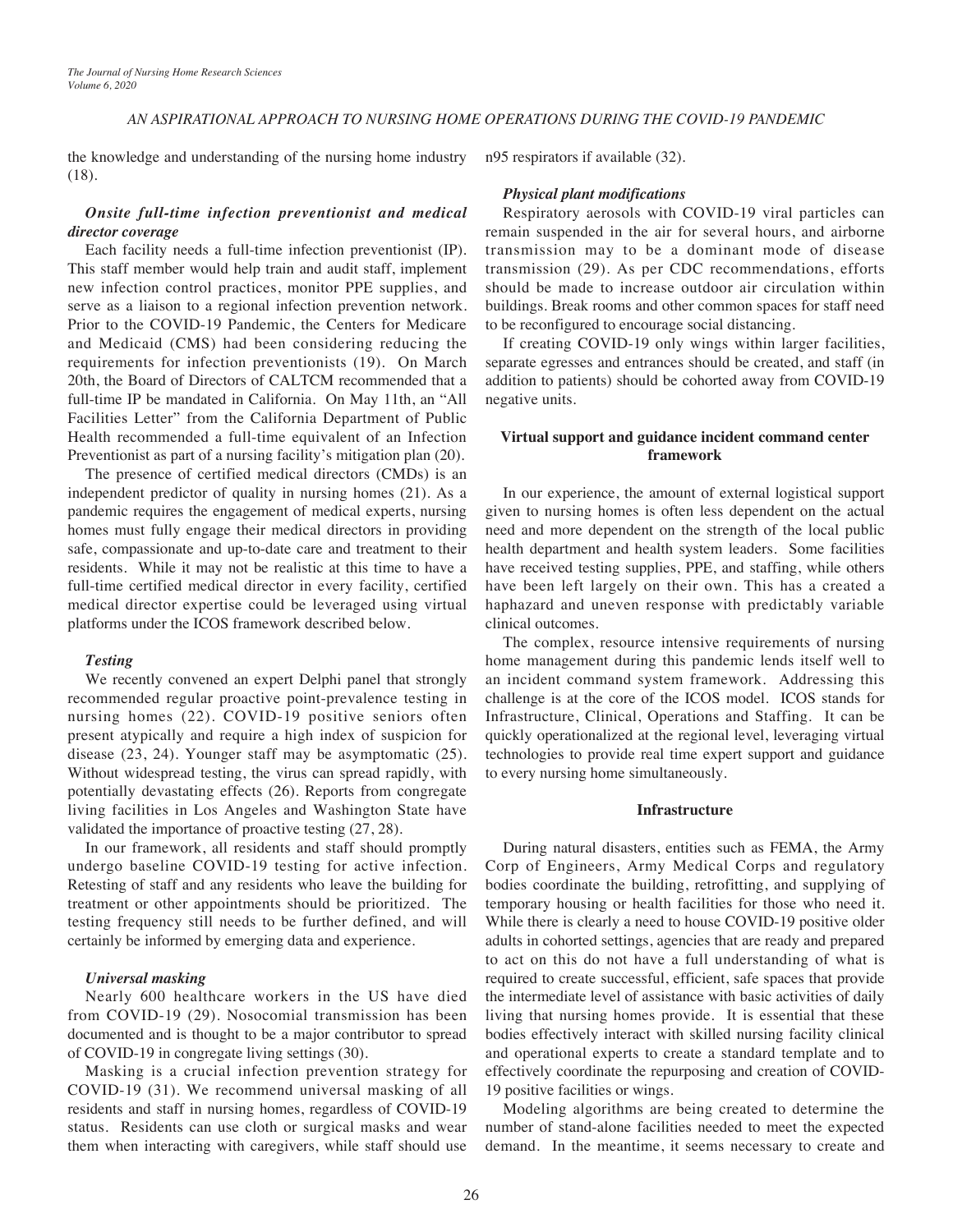#### *THE JOURNAL OF NURSING HOME RESEARCH SCIENCES©*

repurpose existing space as nursing homes become de facto COVID-19 facilities. We question the rationale of using facilities with significant COVID-19 outbreaks to take on the role of becoming COVID-19 Positive Post-Acute Care Centers just on the basis of having outbreaks already existing there, unless there are clear and scientifically based guidelines to assess the readiness of such facilities (33). Current literature and clinical experience suggest that policy decisions that do not effectively take readiness into account will not mitigate morbidity and mortality, and in fact are likely to exacerbate the loss of life by increasing the number of cases of the illness in this highly vulnerable population.

Adequate stores of PPE and perception of adequate supplies are critical to a skilled nursing facility's ability to defend against the COVID-19 infection (34). We also need to engage the use of technology that allows for the delivery of clinical care and finding ways to increase socialization while minimizing transmission of the virus.

#### **Clinical**

The Clinical component of the ICOS proposal recognizes that the COVID-19 infection brings with it little in the way of evidence-based research and experience. It is necessary to use real-time clinical experience and incorporate a modified Delphi process to develop an approach to care (35). It's not enough to have Delphi-based guidelines, however. To deliver true person-centered care during this pandemic means that we must also contextualize the decision-making process (36). Our solution to this challenge is the development of multidisciplinary groups of experts working with the Society for Post Acute and Long Term Care Medicine (AMDA), CALTCM, and other organizations. These expert panels can incorporate feedback from clinicians in the field who are dealing with COVID-19 outbreaks. A normal modified Delphi process might take several months. In a pandemic, that time frame must be reduced as best practices change rapidly.

This type of process is already guiding decision-making in the field around the country; it just has not been formalized. There is a clear opportunity to develop guidance in real time for COVID-19 positive patient medical care. These expertsupported clinical recommendations can be developed in real time for policy makers, as well as for Directors of Nursing and Medical Directors. An example of a recommendation that has come out of this process is the development of testing recommendations (37). As expert clinical recommendations are developed, they can be delivered back to the COVID-19 skilled nursing homes through weekly webinars/briefings.

#### **Operations**

The typical nursing home utilizes a hierarchical organizational structure with the nursing home administrator (NHA) serving as the chief executive of a single facility. The training of NHAs is unlikely to have prepared them for the COVID-19 pandemic. It is critical that nursing homes immediately shift into their emergency preparedness policies and procedures, which means that facilities must function in an incident command mode. The idea of a "morning stand-up" meeting where the NHA meets with all of the department heads is no longer sufficient to manage this crisis.

In a pandemic, each department in a NH needs up-todate, actionable information that is unlikely to be effectively shared through the traditional chain of command structure and function. Instead, a virtual Support and Guidance Center that would provide operational multidisciplinary teams led virtually by experts would provide daily management guidance to each department for a number of facilities at the same time.

The virtual Support and Guidance Center is set up by department, following a traditional NH organizational chart. The departments represented are as follows:

- Incident Commander: NHA
- Incident Management Team: NHA, DON, Medical Director, Infection Preventionist (IP)
- Physical Plant/Maintenance
- Housekeeping
- Dietary
- Central Supply-logistics
- CNAs
- **Licensed Nurses**
- Pharmacy
- **Rehabilitation**
- Social Services & Activities
- Admin/Business Office/Finance

Experts comprising each department in the virtual Support and Guidance Center would develop actionable recommendations through a modified Delphi expert approach. They would feed this information daily back to facility department heads. This information would also be shared regularly and integrated with individual facility incident command teams.

It is critical to reiterate that a pandemic of the nature of COVID-19 necessitates the development of incident command approaches that shift facility staff from "drinking information from a firehose," to getting them information that they can ingest through a straw. We recommend avoiding one-on-one education and training interactions as much as possible, as this is not a scalable solution to overseeing nursing homes challenged by COVID-19 infections.

#### **Staffing**

It is critically important that facilities have adequate staffing to meet the needs of their residents. Staffing shortages due to high rates of infection (and fear of infection), have resulted in patient needs going unmet. In cases where large numbers of staff became ill, federal and state entities such as the National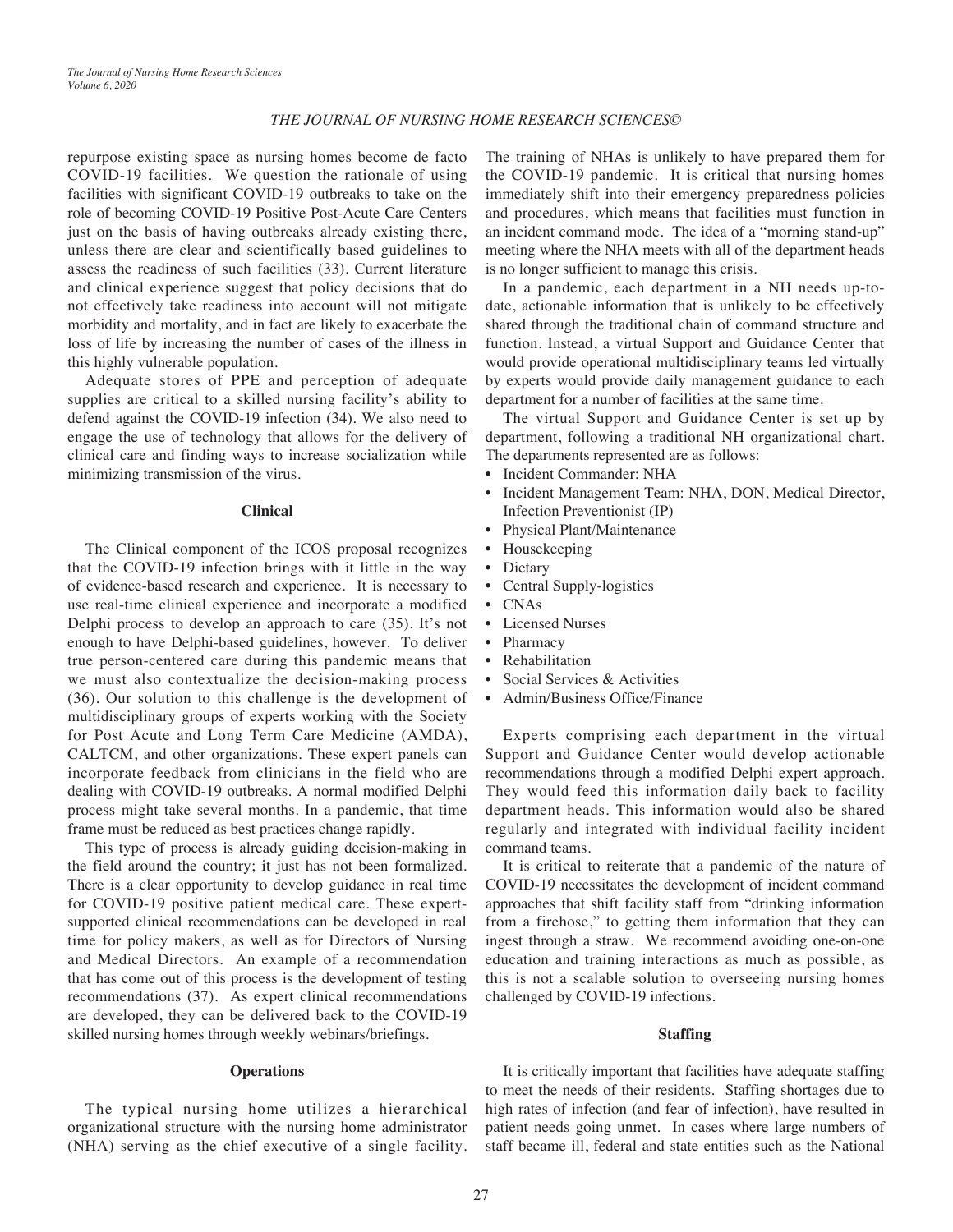#### *AN ASPIRATIONAL APPROACH TO NURSING HOME OPERATIONS DURING THE COVID-19 PANDEMIC*

Guard and Army Medical Corps have assisted, but this is not a long-term solution.

Certified Nursing Assistants (CNAs) are the clinical backbone of nursing homes. The main requirement for CNAs is that they are caring human beings. There appear to be models occurring throughout the country that provide for on-the-job training, and these programs need to be expanded. Licensing and certification regulations should be relaxed and streamlined to allow for on-the-job training. Hazard pay may need to be added to entice more workers to sign on.

Many facilities have already instituted efforts to reduce unnecessary tasks that consume nursing time, such as unnecessarily frequent vital signs and deprescribing unnecessary medications. Additional time in COVID-19 Positive Post-Acute facilities will be required with donning and doffing PPE and related tasks. Nursing homes should not be expected to take on more residents than those for whom they can safely provide care and treatment.

Some researchers have suggested specific recommendations for nursing staffing ratios, and certainly anytime the acuity level of a facility's case mix increases, the need for nursing hours will also increase (38, 39, 40). The ICOS structure can help ensure adequate staffing for nursing homes during this crisis.

A CMS study in 2001 established the importance of having a minimum of 0.75 registered nurse (RN) hours per resident day (hprd), 0.55 licensed nurse (LVN/LPN) hprd, and 2.8 (to 3.0) certified nursing assistant (CNA) hprd, for a total of 4.1 nursing hprd to prevent harm or jeopardy to residents. As part of this study, a simulation model of direct care workers (CNAs) established the minimum number of staff necessary to provide five basic aspects of daily care in a facility with different levels of resident acuity. A more recent study shows that for the highest acuity nursing homes, CNA staffing should be 3.6 hprd (41). For the lowest resident workloads, this converts to 1 CNA for every 7 residents on the day and evening shifts and 1 CNA to 11 residents at night. For the heaviest resident workloads, 3.6 CNA hprd converts to 1 CNA for 5.5 residents on days and evenings and 1 CNA for every 11 residents on nights.

A number of organizations have endorsed the minimum of 4.1 hprd standard, and have suggested that at least 30 percent of hours should be provided by RNs and LVNs/LPNs and facilities should have 24-hour RN care (42, 43, 44). Some experts have recommended even higher staffing standards (a total of 4.55 hprd) to improve the quality of nursing home care, with higher adjustments for higher resident acuity (45). Recent studies have shown a correlation between RN staffing and COVID-19 outcomes (46, 47).

#### **Conclusions**

COVID-19 demands a well-reasoned, evidence-based approach to nursing home management. The resources and guidance provided by a centralized virtual support and

guidance center can also be utilized to stem the tide of the COVID-19 infection in all nursing homes simultaneously. This involves real-time dissemination of best practices through an incident command-driven model developed specifically to stop the spread of this deadly pandemic and to limit the morbidity and mortality in the most vulnerable members of our population.

*Conflict of interest:* There were no conflicts of interest disclosed by any author.

*Funding:* This research did not receive any funding from agencies in the public, commercial, or not-for-profit sectors.

*Acknowledgements:* Thanks to Drs. Karl Steinberg, Charlene Harrington and Debra Bakerjian for their edits and comments in the preparation of this manuscript.

#### **References**

- 1. Comas-Herrera A, Zalakain J. Mortality associated with COVID-19 outbreaks in care facilities: early international evidence. International Long Term Care Policy Network. April 12, 2020. Accessed May 14, 2020.
- 2. https://data.cms.gov/Special-Programs-Initiatives-COVID-19-Nursing-Home/ COVID-19-Nursing-Home-Dataset/s2uc-8wxp
- 3. McMichael TM, Clark S, Pogosjans S, et al. COVID-19 in a Long-Term Care Facility — King County, Washington, February 27–March 9, 2020. MMWR Morb Mortal Wkly Rep 2020;69:339-342. DOI: http://dx.doi.org/10.15585/mmwr. mm6912e1
- 4. Davidson, PM, Szanton, SL (2020), Nursing homes and COVID-19: We can and should do better. J Clin Nurs. doi:10.1111/jocn.15297
- 5. Quigley DD, Dick A, Agarwal M, Jones KM, Mody L, Stone PW. COVID-19 Preparedness in Nursing Homes in the Midst of the Pandemic [published online ahead of print, 2020 Apr 28]. J Am Geriatr Soc. 2020;10.1111/jgs.16520. doi:10.1111/jgs.16520
- 6. https://khn.org/news/infection-lapses-rampant-in-nursing-homes-but-punishment-israre/
- 7. Garcia Rada A. Covid-19: the precarious position of Spain's nursing homes. BMJ. df2020;369:fm1586. Published 2020 Apr 21. doi:10.1136/bmj.m1586
- Kim G, Wang M, Pan H, et al. (2020), A Health System Response to COVID-19 in Long-Term Care and Post-Acute Care: A Three-Phase Approach. J Am Geriatr Soc. doi:10.1111/jgs.16513
- 9. https://www.caltcm.org/assets/CALTCM%20COVID19%20QUADRUPLE%20 AIM%20FINAL.pdf
- 10. https://www.nejm.org/doi/full/10.1056/NEJMoa2005412<br>11. https://jamanetwork.com/journals/jama/fullarticle/276381
- https://jamanetwork.com/journals/jama/fullarticle/2763818
- 12. Dosa D, Hyer K, Thomas K, Swaminathan S, Feng Z, Brown L, Mor V. To evacuate or shelter in place: implications of universal hurricane evacuation policies on nursing home residents. Journal of the American Medical Directors Association. 2012 Feb 1;13(2):190-e1.
- 13. Kimball A, Hatfield KM, Arons M, et al. Asymptomatic and Presymptomatic SARS-CoV-2 In-fections in Residents of a Long-Term Care Skilled Nursing Facility — King County, Washington, March 2020. MMWR Morb Mortal Wkly Rep 2020;69:377–381. DOI: http://dx.doi.org/10.15585/mmwr.mm6913e1
- 14. ibid
- 15. https://psnet.ahrq.gov/primer/long-term-care-and-patient-safety
- 16. Davidson GH, Austin E, Thornblade L, Simpson L, Ong TD, Pan H, Flum DR. Improving transitions of care across the spectrum of healthcare delivery: A multidisciplinary approach to under-standing variability in outcomes across hospitals and skilled nursing facilities. The American Journal of Surgery. 2017 May 1;213(5):910-4.
- 17. Gurwitz JH. COVID-19, Post-acute Care Preparedness and Nursing Homes: Flawed Policy in the Fog of War [published online ahead of print, 2020 Apr 21]. J Am Geriatr Soc. 2020;10.1111/jgs.16499. doi:10.1111/jgs.16499
- 18. "Designating Certain Post-Acute Care Facilities As COVID-19 Skilled Care Centers Can Increase Hospital Capacity And Keep Nursing Home Patients Safer, « Health Affairs Blog, April 15, 2020. DOI: 10.1377/hblog20200414.319963
- 19. https://www.usatoday.com/story/news/investigations/2020/05/04/coronavirusnursing-homes-feds-consider-relaxing-infection-control/3070288001/
- 20. https://www.cdph.ca.gov/Programs/CHCQ/LCP/Pages/AFL-20-52.aspx
- 21. Rowland, Frederick N. et al. Impact of Medical Director Certification on Nursing Home Quality of Care. Journal of the American Medical Directors Association, Volume 10, Issue 6, 431 - 435
- 22. Wasserman, M, et al. Diagnostic Testing for SARS-Coronavirus-2 in the Nursing Facility: Recommendations of a Delphi Panel of Long-Term Care Clinicians, Journal of Nutrition, Health and Aging, Volume 24, 538-543
- 23. Isaia, G., et al. Atypical Presentation of COVID-19 in an Older Adult With Severe Alzheimer's Disease [letter to the editor], American Journal of Geriatric Psychiatry